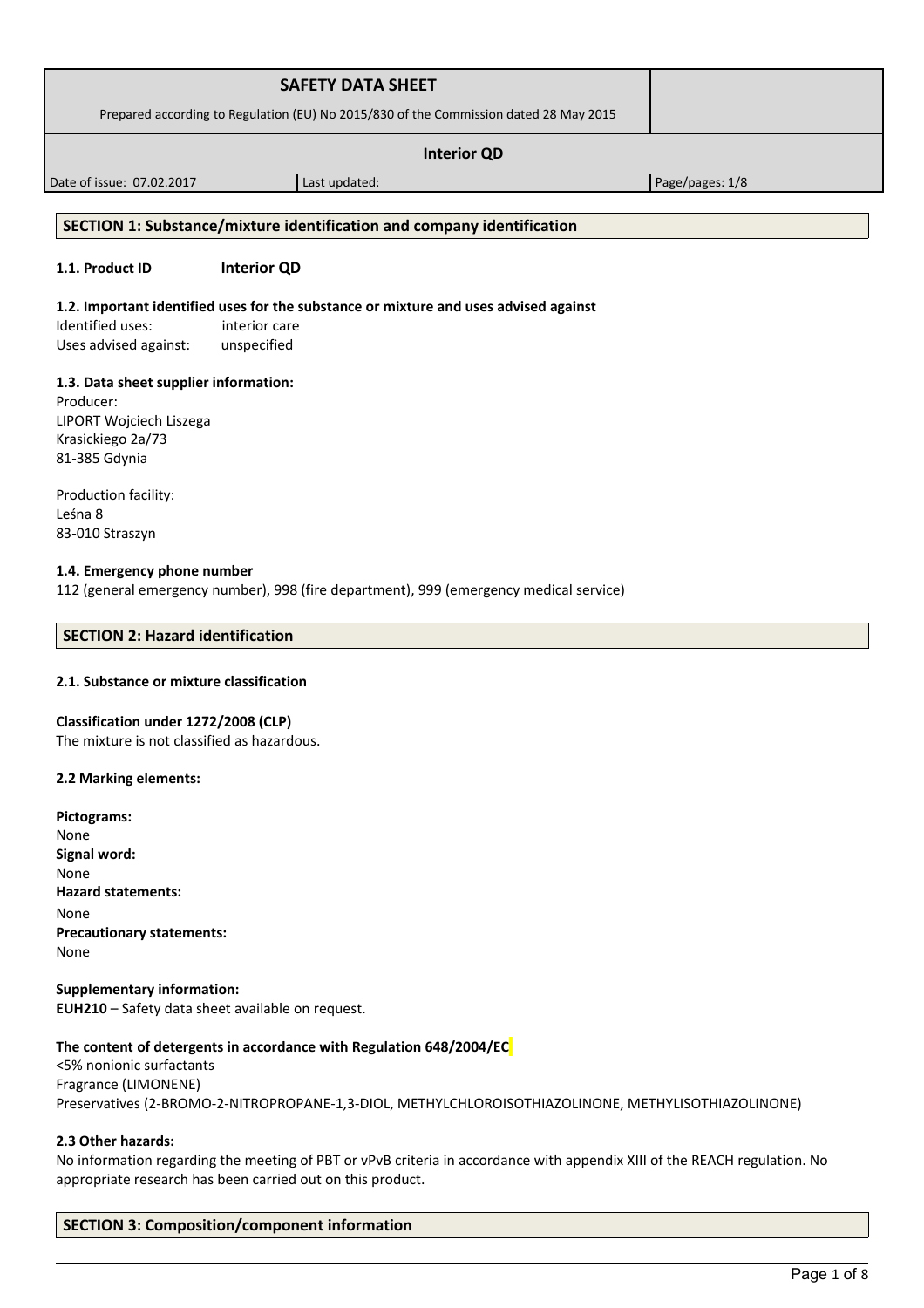| <b>SAFETY DATA SHEET</b>                                                              |               |                 |
|---------------------------------------------------------------------------------------|---------------|-----------------|
| Prepared according to Regulation (EU) No 2015/830 of the Commission dated 28 May 2015 |               |                 |
| <b>Interior QD</b>                                                                    |               |                 |
| Date of issue: 07.02.2017                                                             | Last updated: | Page/pages: 2/8 |

# **3.1. Substances**

Not applicable

# **3.2. Mixtures**

Dangerous components:

|                                                                                                                                                                                               |                 | <b>CLP</b> classification    |                                |  |
|-----------------------------------------------------------------------------------------------------------------------------------------------------------------------------------------------|-----------------|------------------------------|--------------------------------|--|
| <b>Product ID</b>                                                                                                                                                                             | Quantity<br>[%] | <b>Hazard classification</b> | <b>Hazard statements codes</b> |  |
| Isotridecanol, ethoxylated<br>CAS number: 69011-36-5<br>$EC$ number: -<br>Index number: -<br>REACH registration number: the substance<br>is subject to the transitional period<br>regulations | $\langle$ 2     | Acute Tox. 4<br>Eye Dam. 1   | H302<br>H318                   |  |

The full meaning of hazard statements has been given in section 16.

# **SECTION 4: First aid measures**

# **4.1. Description of first aid measures**

# **Routes of exposure:**

Inhalation, ingestion, skin and eye contact.

**Inhalation:**

Take the affected person out into fresh air. Place in a comfortable position. Ensure peace and protect against heat loss.

# Provide medical assistance if necessary.

# **Consumption:**

Rinse mouth with water, drink 2-3 cups of water, consult a doctor. Do not induce vomiting. If unconscious do not give anything by mouth.

Transport the affected person to hospital if necessary. Ensure peace, place in a lying position and protect against heat loss. **Eye contact:**

Remove any contact lenses if possible.

Flush with plenty of lukewarm water for 10–15 minutes with eyelids wide open. Place the upper eyelid on the lower eyelid from time to time. Cover the eyes with a compress.

Provide ophthalmologist assistance if necessary.

# **Skin contact:**

Take off the contaminated clothes and shoes.

Wash the contaminated skin with plenty of water and then with water containing mild soap.

Seek medical attention if skin irritation persists.

# **4.2. Most important symptoms and effects, both acute and delayed**

No further data available.

# **4.3. Indication of any immediate medical attention and special treatment needed**

The course of action is decided on by a medical doctor, based on an examination of the person affected.

# **SECTION 5: Fire emergency procedure**

# **5.1. Extinguishing agents:**

**Suitable extinguishing agents:** alcohol-resistant foam or dry extinguishing agents, carbon dioxide extinguishers, sand, soil, water aerosol. Choose extinguishing agents based on the conditions of the environment.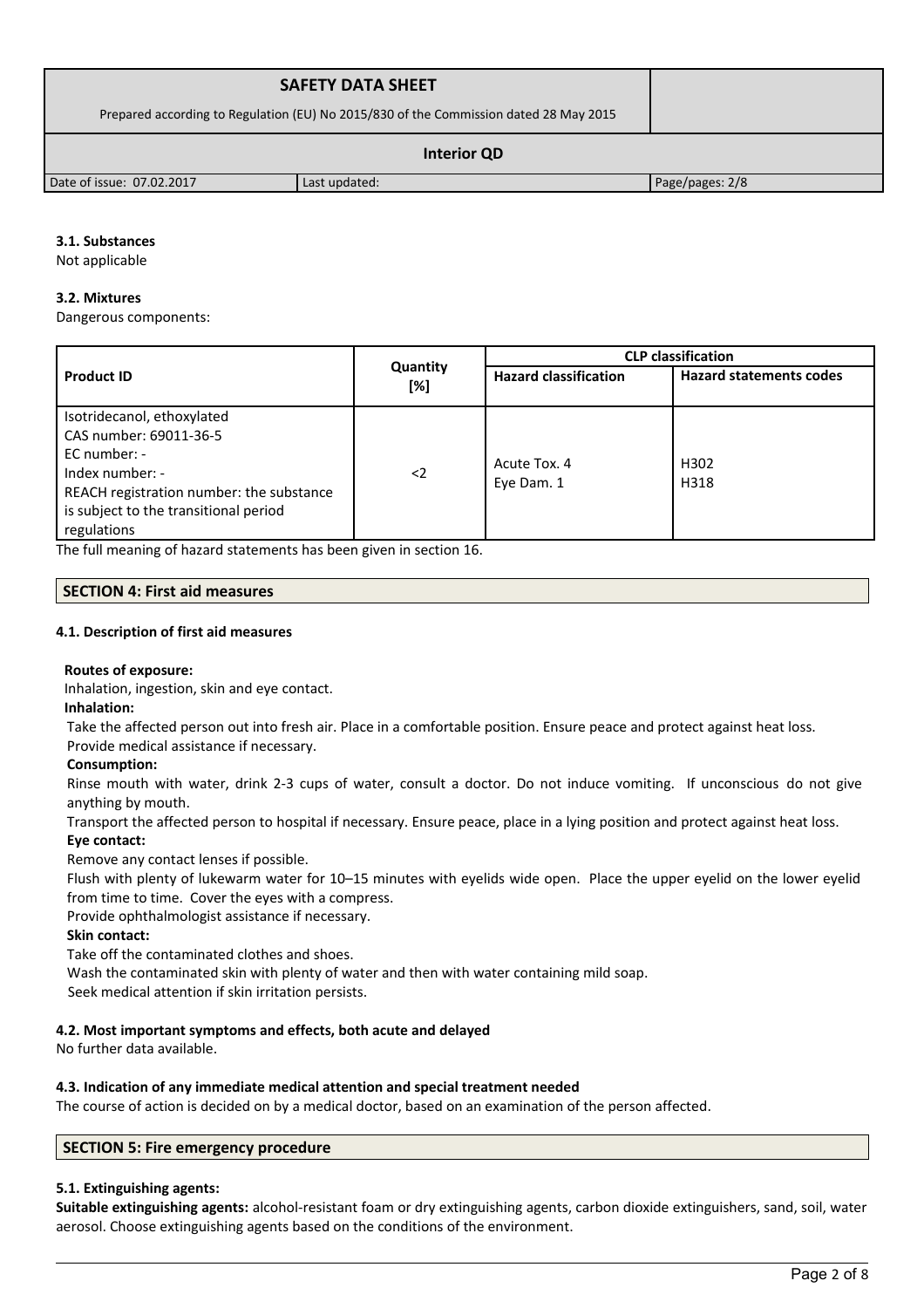| <b>SAFETY DATA SHEET</b><br>Prepared according to Regulation (EU) No 2015/830 of the Commission dated 28 May 2015 |               |                 |  |
|-------------------------------------------------------------------------------------------------------------------|---------------|-----------------|--|
| <b>Interior QD</b>                                                                                                |               |                 |  |
| Date of issue: 07.02.2017                                                                                         | Last updated: | Page/pages: 3/8 |  |

**Unsuitable extinguishing agents:** High volume water jet.

# **5.2. Special threats related to the substance or mixture**

In case of fire, high temperatures cause a release of hazardous decomposition products that contain carbon monoxides.

## **5.3. Information for the fire department**

Spray the containers located in the fire area with water, remove from the hazardous area if possible. In case of a fire in an enclosed environment, use protective clothing and compressed air breathing apparatus. Do not allow the extinguishing agents into ground waters, surface waters, or sewage systems.

# **SECTION 6: Measures regarding accidental release into the environment**

# **6.1. Individual safety measures, protective equipment and emergency procedures**

For persons other than emergency personnel: notify the appropriate authorities of the emergency. Remove any persons not participating in the containment procedures from the contamination area. For emergency personnel: Ensure proper ventilation, use individual safety measures.

# **6.2. Environmental safety measures**

Prevent the contamination from spreading into sewage systems and water reservoirs.

# **6.3. Methods of removing and preventing the spread of contamination:**

Prevent the contamination from spreading and attempt removal using absorptive materials (sand, diatomite, universal absorbent), place the contaminated materials in properly marked containers for subsequent utilization in accordance with the mandatory provisions of the law.

# **6.4. References to other sections**

Product waste disposal – see section 13 of this data sheet. Individual protective measures – see section 8 of this data sheet.

# **SECTION 7: Storage and use of substances and mixtures**

# **7.1. Precautions for safe handling**

# **Recommendations for handling the mixture**

Avoid direct contact with the mixture.

Avoid inhalation.

Prevent from spreading into sewage systems. **Apply general provisions of the industrial work hygiene**  Do not eat, drink or smoke when using the product. Replace the contaminated clothing. Wash hands thoroughly after handling. Wash contaminated clothing before reusing. Wash hands and face before breaks at work.

# **7.2. Safe storage regulations, including any mutual incompatibility information**

Store in a well-ventilated area. Keep container tightly closed. Store in a cool place.

Protect from sunlight and sources of heat. Do not store with food or animal feeding stuffs.

Always use containers made of materials analogous to the original ones.

Open containers should be handled very carefully so as to prevent spillage.

Do not handle until all safety precautions have been read and understood.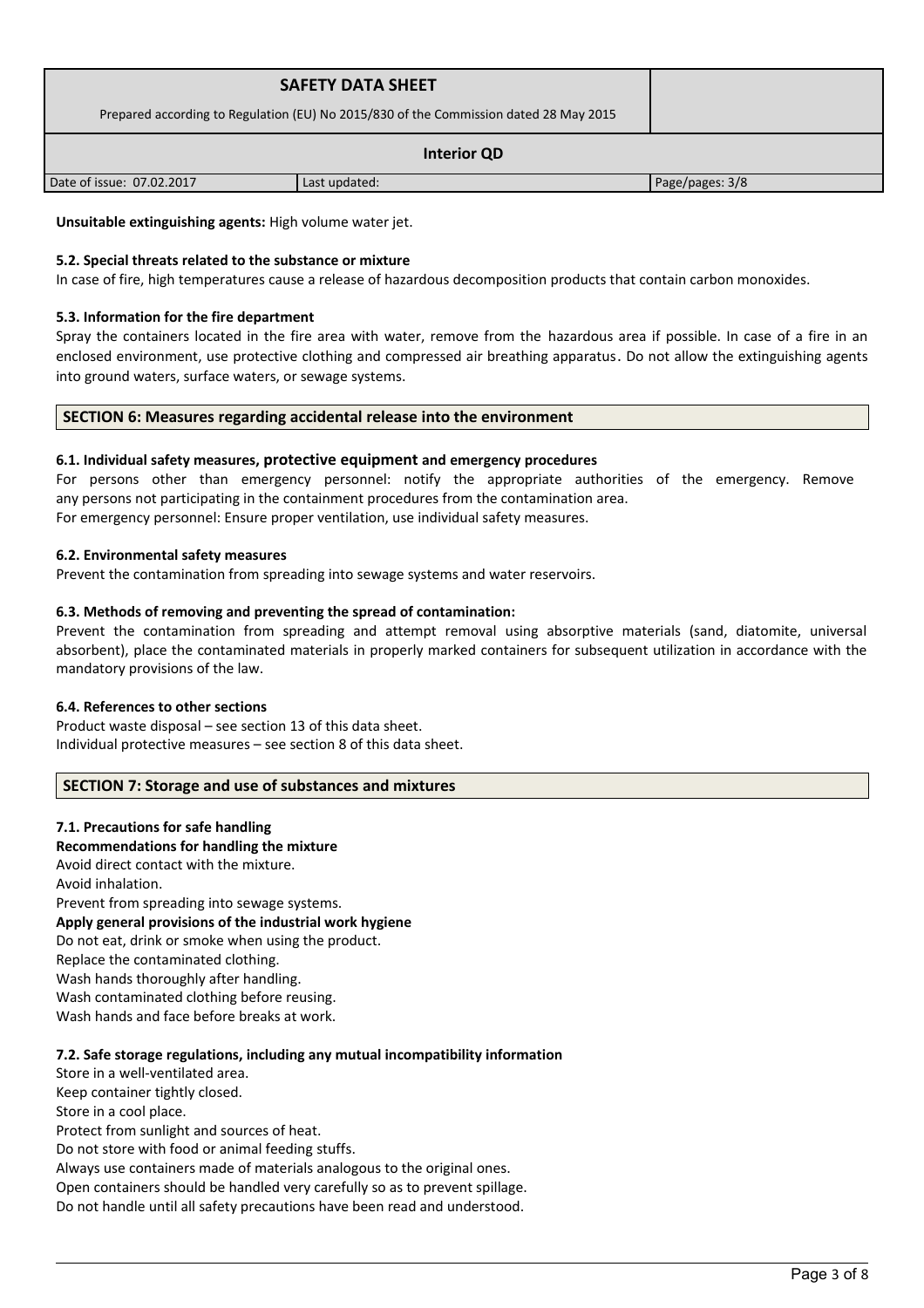| <b>SAFETY DATA SHEET</b>                                                              |               |                 |
|---------------------------------------------------------------------------------------|---------------|-----------------|
| Prepared according to Regulation (EU) No 2015/830 of the Commission dated 28 May 2015 |               |                 |
| <b>Interior QD</b>                                                                    |               |                 |
| Date of issue: 07.02.2017                                                             | Last updated: | Page/pages: 4/8 |

# **7.3. Specific end use(s)**

See section 1.2 of this data sheet.

# **SECTION 8: Exposure controls/individual protective measures**

# **8.1. Control parameters**

#### **The national highest acceptable concentration values in the work environment**

in accordance with the Notice of the Minister of Labor and Social Policy of 6 June 2014 on the highest acceptable concentration and intensity of factors detrimental to health in the work environment (Dz.U. (Journal of Laws) 2014, item 817).

| <b>NAME OF THE SUBSTANCE</b> |         | NDS(mg/m3) | <b>NDSCh</b> (mg/m <sup>3</sup> ) | $N$ DSP (mg/m3) |
|------------------------------|---------|------------|-----------------------------------|-----------------|
| $- - -$                      | $- - -$ | $- - -$    | $- - -$                           | $- - -$         |

### **8.2. Exposure controls**

**Appropriate technical control measures:** Storage rooms and work stations should be adequately ventilated.

| Appropriate technical control measures                                                                                 |
|------------------------------------------------------------------------------------------------------------------------|
| General room ventilation is recommended.                                                                               |
| Individual safety measures                                                                                             |
| Face and eye protection                                                                                                |
| Not required under normal conditions of use.                                                                           |
| Skin protection                                                                                                        |
| <b>Hand protection</b>                                                                                                 |
| Not required under normal conditions of use.                                                                           |
| <b>Body protection</b>                                                                                                 |
| Use protective workwear.                                                                                               |
| The selection of individual protection measures must be made taking into account the concentration and quantity of the |
| hazardous substance occurring in the work environment.                                                                 |
| <b>Respiratory tract protection</b>                                                                                    |
| Not required under normal conditions of use.                                                                           |
| <b>Environment exposure controls</b>                                                                                   |
| Do not discharge into sewage systems or ground waters.                                                                 |
| General safety and hygiene recommendations                                                                             |

Follow good hygiene practice.

# **SECTION 9: Physical and chemical properties**

# **9.1. Basic physical and chemical property information**

| Appearance:<br>Color:                         | Under normal conditions: liquid<br>Unspecified |
|-----------------------------------------------|------------------------------------------------|
| Odor:                                         | As specified                                   |
| <b>Odor threshold:</b>                        | Unspecified                                    |
| pH:                                           | Unspecified                                    |
| Melting point/freezing point:                 | Unspecified                                    |
| Initial boiling point and boiling range:      | Unspecified                                    |
| Flash point:                                  | Unspecified                                    |
| Flammability (solid, gas):                    | Unspecified                                    |
| Upper/lower flammability or explosive limits: | Unspecified                                    |
| Vapor pressure                                | Unspecified                                    |
| Vapor density:                                | Unspecified                                    |
| <b>Relative density:</b>                      | Unspecified                                    |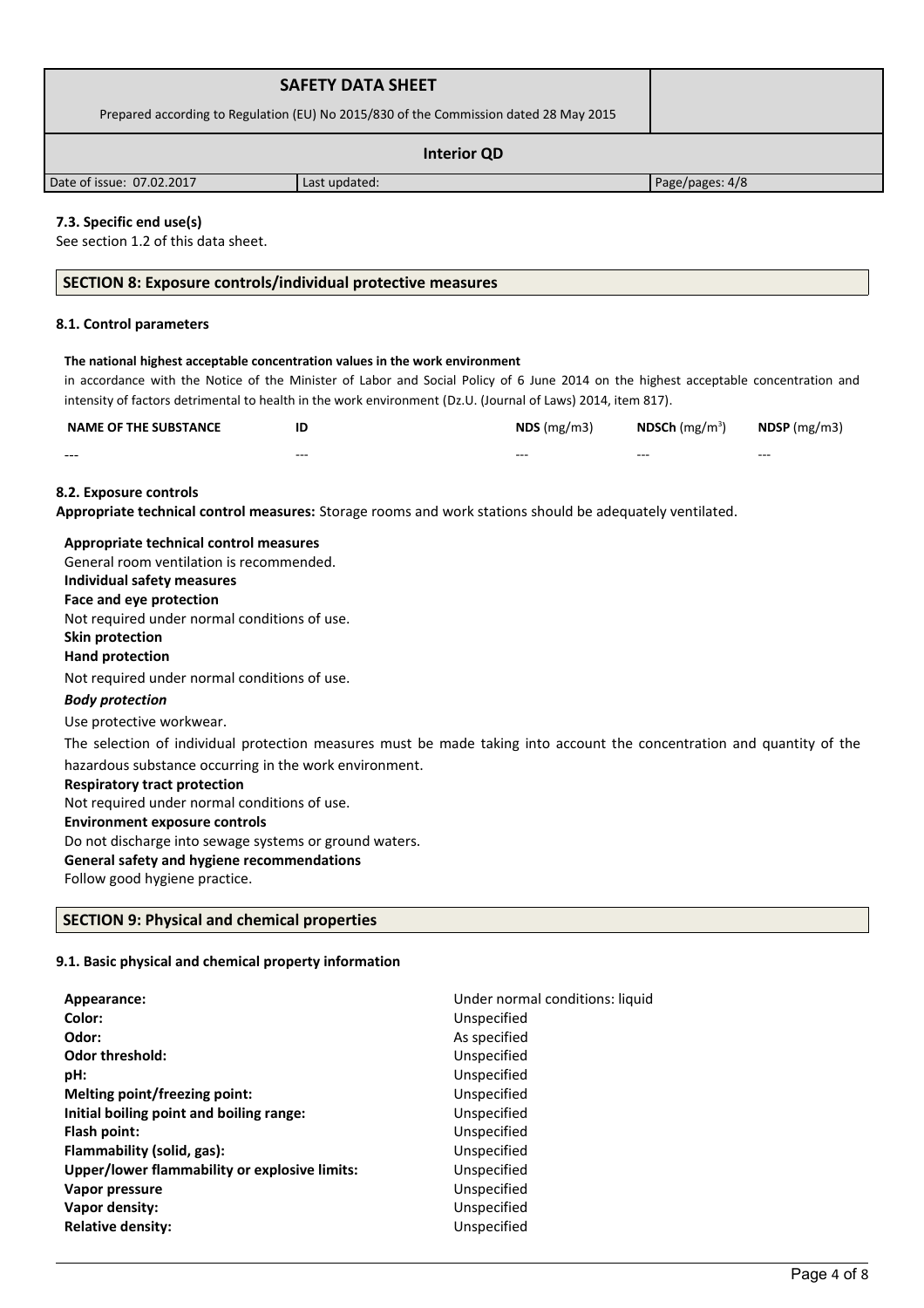| <b>SAFETY DATA SHEET</b>                                                              |                                 |                 |
|---------------------------------------------------------------------------------------|---------------------------------|-----------------|
| Prepared according to Regulation (EU) No 2015/830 of the Commission dated 28 May 2015 |                                 |                 |
|                                                                                       |                                 |                 |
| Date of issue: 07.02.2017                                                             | Last updated:                   | Page/pages: 5/8 |
| Solubility:<br>Partition coefficient: n-octanol/water:                                | Soluble in water<br>Unspecified |                 |

**Auto-ignition temperature:** Unspecified **Decomposition temperature:** Unspecified **Viscosity:** Unspecified **Explosive properties:**  $\qquad \qquad \qquad$  Not applicable **Oxidizing properties:** Not applicable

# **9.2. Additional information**

No additional analysis results.

**SECTION 10: Stability and reactivity**

#### **10.1. Reactivity**

The mixture is chemically stable under normal conditions.

### **10.2. Chemical stability**

The product is stable when properly used, stored and transported.

# **10.3. Potential for hazardous reactions**

No data

### **10.4. Conditions to avoid**

Avoid high temperatures, direct sunlight, hot surfaces and open fire.

### **10.5. Incompatible materials**

No data

# **10.6. Hazardous decomposition products**

Do not occur when used in accordance with its purpose.

# **SECTION 11: Toxicological information**

# **11.1. Information regarding toxicological effects**

# **Acute toxicity**

Based on available data, the classification criteria are not met. Isotridecanol, ethoxylated LD50 (rat, oral) 1140 mg/kg **Skin corrosion/irritation** Based on available data, the classification criteria are not met. **Serious eye injury/irritation** Based on available data, the classification criteria are not met. **Allergenic influence on respiratory tract or skin** Based on available data, the classification criteria are not met. **Mutagenic influence on reproductive cells** Based on available data, the classification criteria are not met. **Carcinogenicity** Based on available data, the classification criteria are not met. **Harmful influence on reproductive organs** Based on available data, the classification criteria are not met. **Toxic influence on target organs – single exposure** Based on available data, the classification criteria are not met. **Toxic influence on target organs – repeated exposure**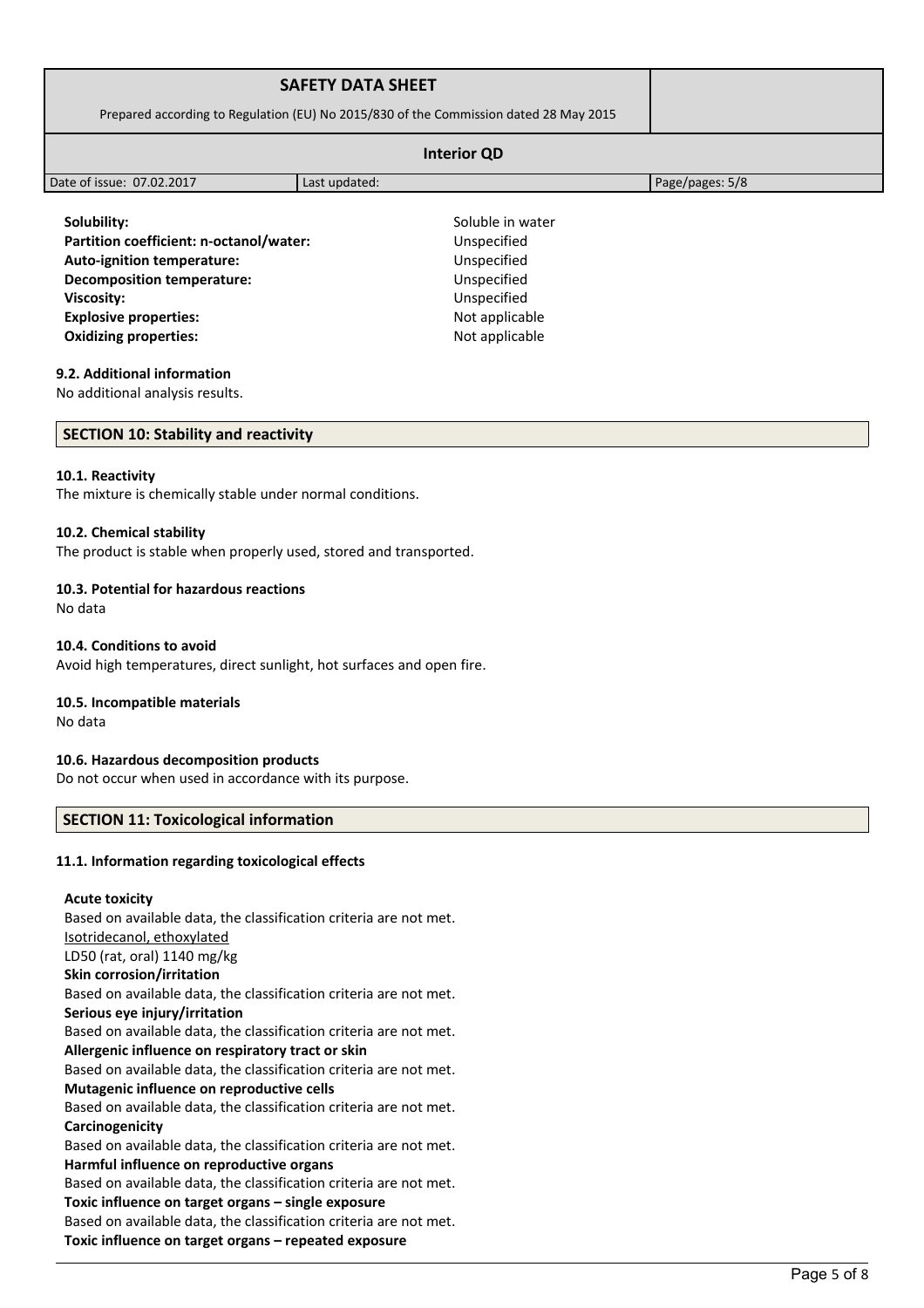| <b>SAFETY DATA SHEET</b>                                                              |               |                 |
|---------------------------------------------------------------------------------------|---------------|-----------------|
| Prepared according to Regulation (EU) No 2015/830 of the Commission dated 28 May 2015 |               |                 |
| <b>Interior QD</b>                                                                    |               |                 |
| Date of issue: 07.02.2017                                                             | Last updated: | Page/pages: 6/8 |

Based on available data, the classification criteria are not met.

# **Hazard caused by aspiration**

Based on available data, the classification criteria are not met.

# **SECTION 12: Environmental information**

# **12.1. Toxicity**

No data

# **12.2. Durability and dissolution potential**

The surfactants contained in the product comply with the biodegradability criteria as laid down in Regulation (EC) 648/2004 on detergents.

#### **12.3. Bioaccumulation capacity** No data

# **12.4. Soil mobility**

No data

## **12.5. Results of PBT and vPvB properties evaluation** No data

**12.6. Other harmful effects**

No data

# **SECTION 13: Waste disposal**

# **13.1. Waste disposal methods**

Empty containers should be transported to an authorized company in order to be reprocessed or recycled.

Do not store with municipal waste.

Do not discharge into sewage systems, surface waters or wastewater.

# **Waste code**

Act of 14 December 2012 on waste (Dz.U. (Journal of Laws) 2013, item 21).

Regulation of the Minister of Environment of 9 September 2014 on the waste catalogue (Dz.U. (Journal of Laws) 2014, item 1923).

The waste code must be assigned individually at the location where the waste is produced, depending on the industry in which it is used.

# **SECTION 14: Transport information**

| 14.1.<br>14.2.<br>14.3. | UN number<br>UN proper shipping name<br><b>Transport hazard class(es)</b><br>Warning sticker No. | <b>ADR/RID</b><br>---<br>---<br>--- | <b>IMGD</b><br>$---$<br>$---$<br>$-- -$<br>--- | <b>IATA</b><br>$---$<br>$---$<br>--- |
|-------------------------|--------------------------------------------------------------------------------------------------|-------------------------------------|------------------------------------------------|--------------------------------------|
| 14.4.                   | Packing group                                                                                    | ---                                 | ---                                            | ---                                  |
| 14.5.                   | Threat to the environment                                                                        | ---                                 | $---$                                          | ---                                  |
| 14.6.                   | Special precautions for users                                                                    |                                     | Not applicable                                 |                                      |
| 14.7.                   | Bulk transport in accordance with the MARPOL                                                     |                                     | Not applicable                                 |                                      |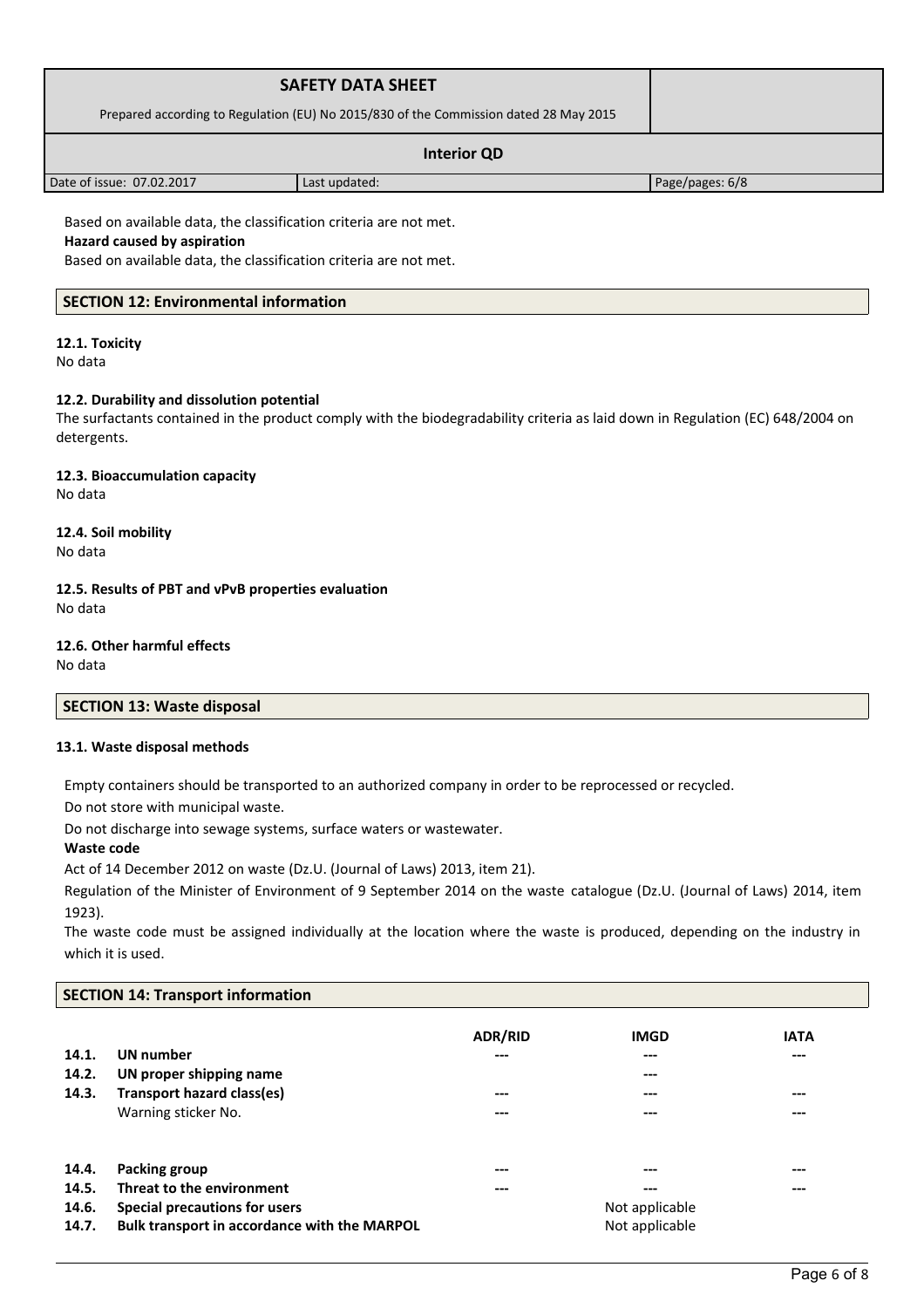| <b>SAFETY DATA SHEET</b>                                                              |               |                 |  |
|---------------------------------------------------------------------------------------|---------------|-----------------|--|
| Prepared according to Regulation (EU) No 2015/830 of the Commission dated 28 May 2015 |               |                 |  |
| <b>Interior QD</b>                                                                    |               |                 |  |
| Date of issue: 07.02.2017                                                             | Last updated: | Page/pages: 7/8 |  |

**convention appendix II and the IBC code** 

# **SECTION 15: Legal information**

# **15.1. Provisions of the law regarding safety and protection of the environment in relation to the substance or mixture This safety data sheet has been drawn up based on the following legal acts:**

- 1. Regulation (EC) No 1907/2006 of the European Parliament and of the Council of 18 December 2006 concerning the Registration, Evaluation, Authorization and Restriction of Chemicals (REACH), establishing a European Chemicals Agency, amending Directive 1999/45/EC and repealing Council Regulation (EEC) No 793/93 and Commission Regulation (EC) No 1488/94 as well as Council Directive 76/769/EEC and Commission Directives 91/155/EEC, 93/67/EEC, 93/105/EC and 2000/21/EC.
- 2. Regulation (EC) No 1272/2008 of the European Parliament and of the Council of 16 December 2008 on classification, labeling and packaging of substances and mixtures, amending and repealing Directives 67/548/EEC and 1999/45/EC, and amending Regulation (EC) No 1907/2006. [ATP1, ATP2, ATP3, ATP4, ATP5, ATP6]
- 3. Commission Regulation (EU) 2015/830 of 28 May 2015 amending Regulation (EC) No 1907/2006 of the European Parliament and of the Council on the Registration, Evaluation, Authorization and Restriction of Chemicals (REACH) as corrected (replaces Regulation EC No 453/2015)
- 4. Act of 25 February 2011 on the chemical substances and their mixtures (DZ.U. (Journal of Laws) No 63, item 322 with amendments).
- 5. Regulation of the Minister of Labor and Social Policy of 6 June 2014 on maximum permissible concentration and intensity of agents harmful to health in the work environment (Dz.U. (Journal of Laws) item 817).
- 6. Act of 14 December 2012 on waste (Dz.U. (Journal of Laws) 2013, item 21).
- 7. Regulation of the Minister of Environment of 9 September 2014 on the waste catalogue (Dz.U. (Journal of Laws) 2014, item 1923).
- 8. Classification of dangerous goods according to the European Agreement concerning the International Carriage of Dangerous Goods by Road (ADR).
- 9. Regulation of the Minister of Labor and Social Policy of 26 September 1997 on general provisions of occupational safety and health (Dz.U. (Journal of Laws) 2003 No 169, item 1650 with amendments).
- 10. Regulation of the Minister of Health of 30 December 2004 on occupational health and safety related to the presence of chemical agents in the workplace (Dz.U. (Journal of Laws) 2005 No 11, item 86 with amendments). Regulation of the Minister of Economy of 21 December 2005 on essential requirements for personal protection (Dz.U. (Journal of Laws) No 259, item 2173).

#### **15.2. Chemical safety evaluation**

No chemical safety evaluation for the mixture.

#### **SECTION 16: Additional information**

List of hazard statements from section: 3 **H302** Harmful if swallowed **H318** Causes serious eye damage

#### **CAS** (Chemical Abstracts Service)

**EC number** means one of the following:

- the number of the substance as given in the European Inventory of Existing Chemical Substances (EINECS),
- the number of the substance as given in the European List of Notified Chemical Substances (ELINCS)
- the number in the inventory of chemical substances listed in the European Commission's publication "No-longer polymers"

#### **Description of used abbreviations, acronyms and symbols:**

**NDS** - maximum allowable concentration of substances hazardous to health in work environment **NDSCh** - temporary maximum allowable concentration